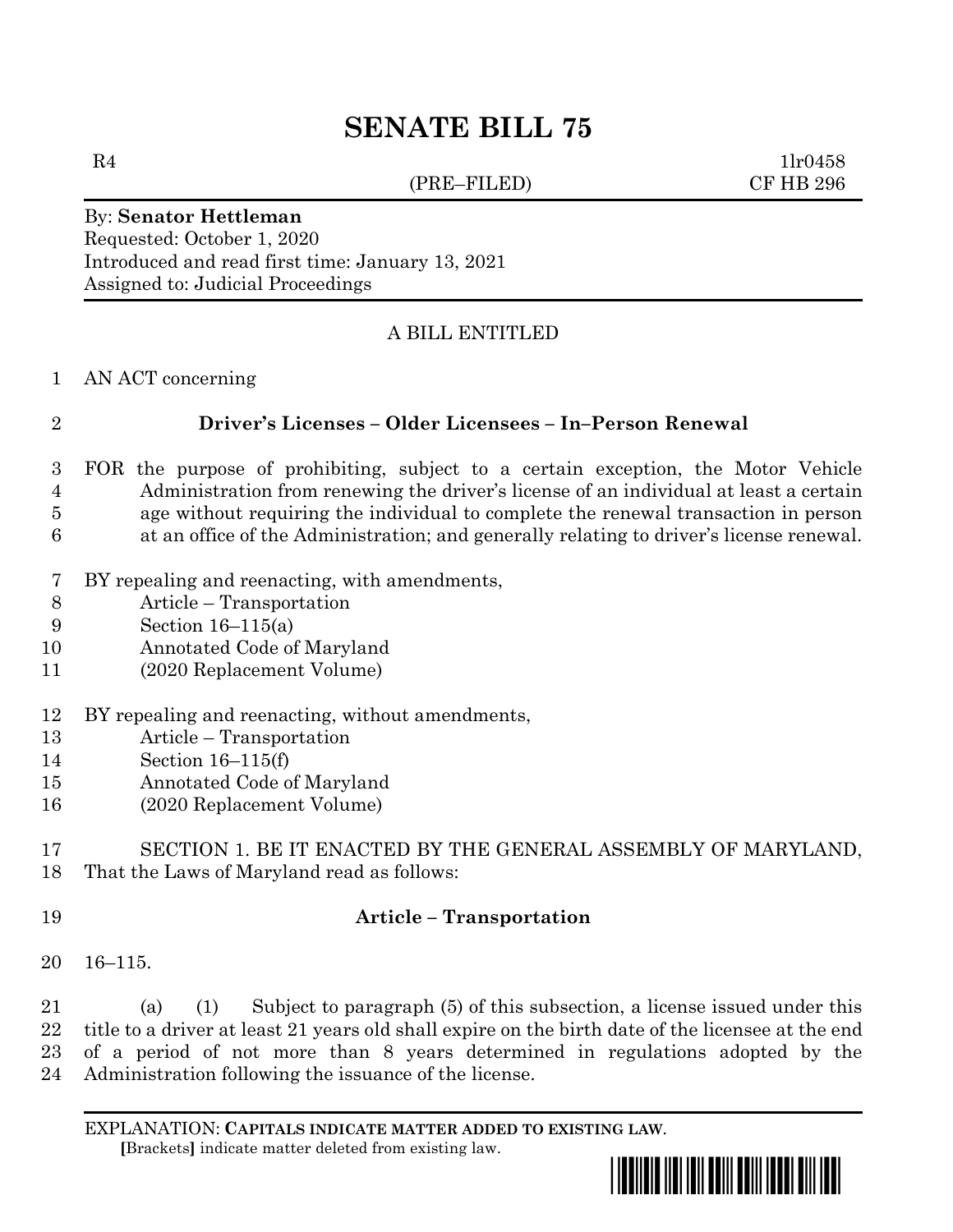#### **SENATE BILL 75**

 (2) Subject to paragraph (5) of this subsection, a license issued under this title to a driver under the age of 21 years shall expire not later than 60 days after the driver's 21st birthday.

 (3) A license is renewable on the presentation of an application, the payment of the renewal fee required by § 16–111.1 of this subtitle, and satisfactory completion of the examination required or authorized by subsection (i) of this section:

- 
- (i) Within 6 months before its expiration; or

8 (ii) When a driver qualifies for a corrected license issued under § 16–114.1(c) of this subtitle.

 (4) Except as provided in subsection (f) of this section, the Administration may not renew an individual's license for more than one consecutive term without requiring the individual to appear in person at an office of the Administration.

 (5) (i) If an applicant has temporary lawful status, the Administration may not issue to the applicant a license to drive for a period that extends beyond the expiration date of the applicant's authorized stay in the United States or, if there is no expiration date, for a period longer than 1 year.

17 (ii) Nothing contained in this paragraph may be construed to allow the issuance of a temporary license to drive for a period longer than the period described in this subsection.

 (iii) The Administration shall indicate on the face and in the machine–readable zone of a temporary license to drive that the license is a temporary license to drive.

 (6) A holder of a temporary license to drive who had temporary lawful status at the time of the issuance of the temporary license to drive shall present satisfactory documentary evidence of lawful status if the holder applies for issuance or renewal of any license to drive under this subtitle.

### **(7) EXCEPT AS PROVIDED IN SUBSECTION (F) OF THIS SECTION, THE ADMINISTRATION MAY NOT RENEW THE LICENSE OF AN INDIVIDUAL AT LEAST 85 YEARS OLD WITHOUT REQUIRING THE INDIVIDUAL TO APPEAR IN PERSON AT AN OFFICE OF THE ADMINISTRATION.**

 (f) If a licensee is absent from this State for cause, other than as provided in subsection (d) of this section, and is unable to renew the licensee's license in the manner required by this section, the licensee may renew by mail to the Administration. The renewal application shall be accompanied by the prescribed fee and a statement giving the reason for and the expected length of the absence. On receipt of the application, the Administration may issue a regular license which bears a photo or a notation that it is valid without a photo